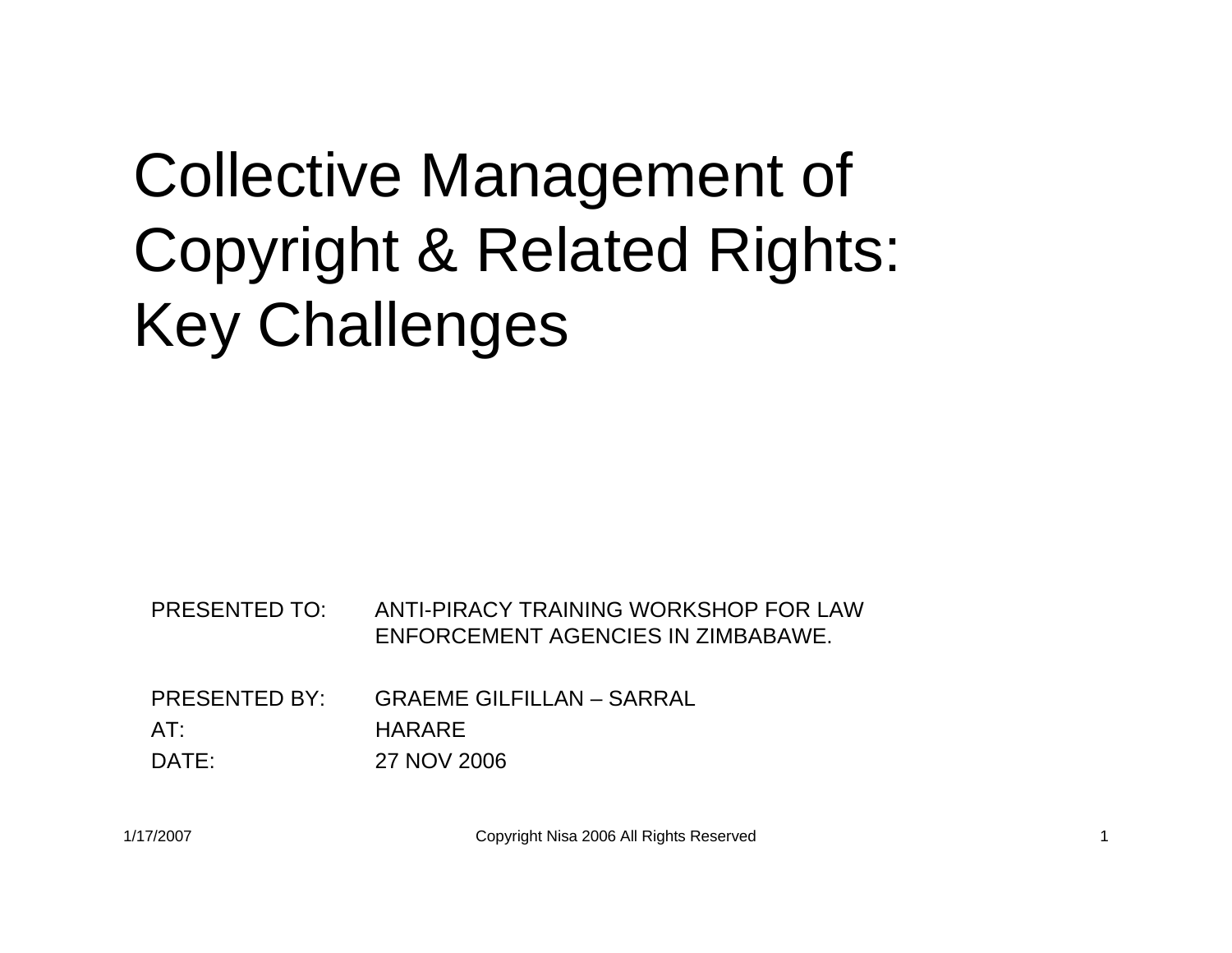# CONTENTS

- 1. Introduction
- 2. Copyrights
- 3. Related Rights
- 4. Collective Management
- 5. Principal Stakeholders
- 6. Key Challenges
- 7. Solutions
- 8. Conclusion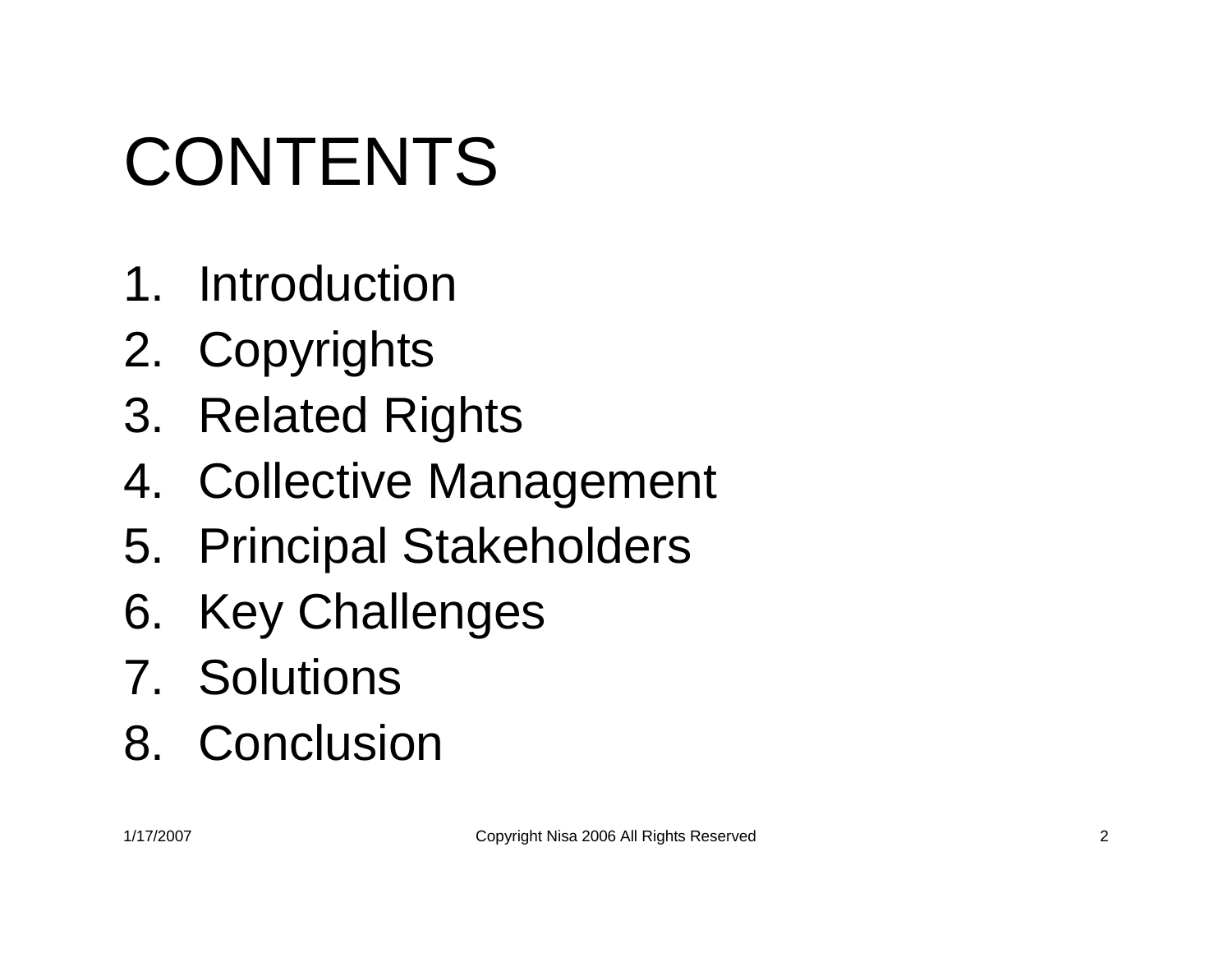#### 1. Introduction

- Thanks for the opportunity to present
- Greetings to all present
- Greetings from SARRAL and all in South Africa
- Thanks Zimbabwe for having a great 'quota' policy – very powerful influence in decreasing piracy
- Technology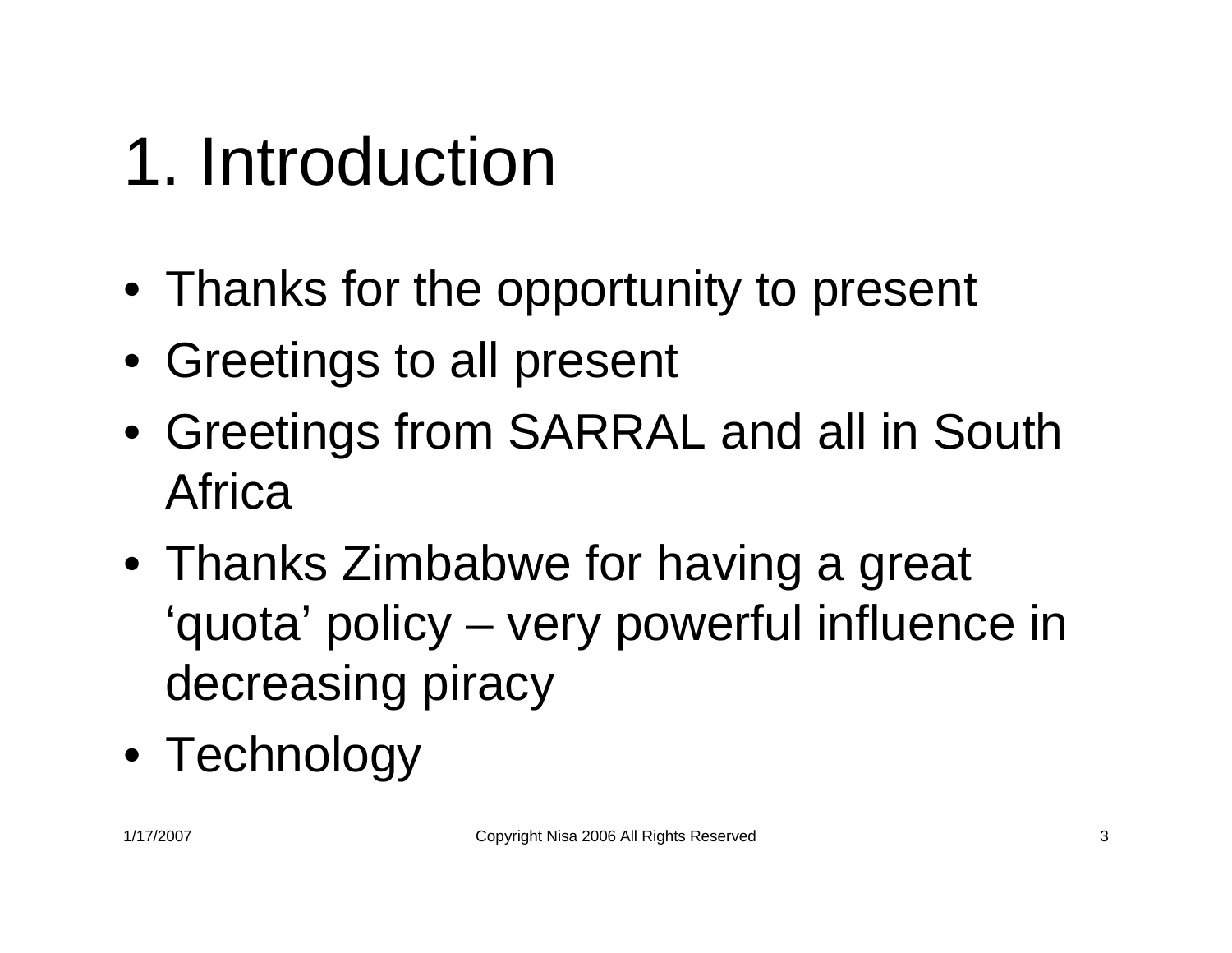- 1. Copyrights
- Musical Works
	- Songs -
- Sound Recordings
	- Recordings
- Cinematographic Rights
	- Films, DVD, Music Videos
- Photograhic
	- Stills Images,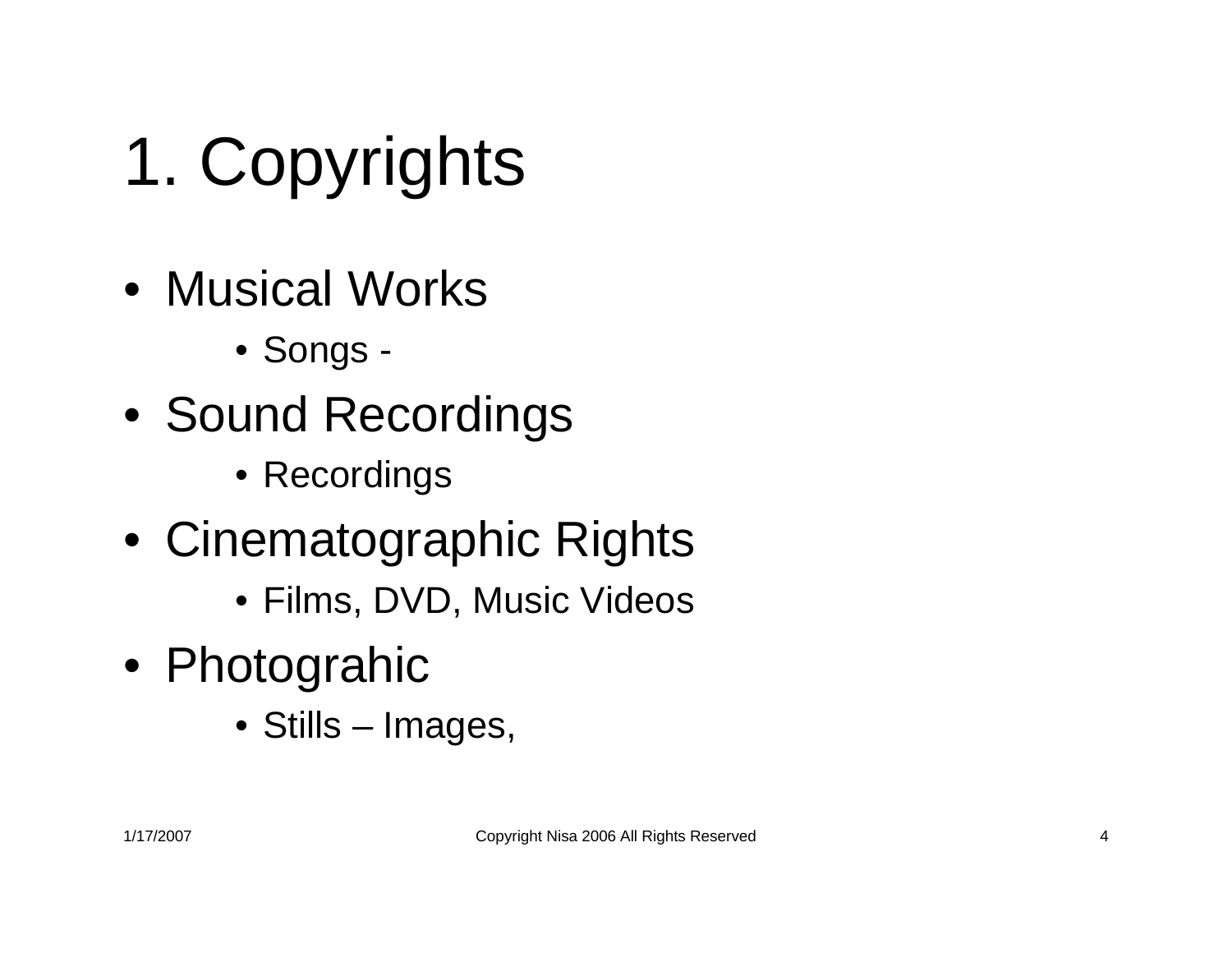## 2. Related Rights

- Neighbouring Rights
	- Artists
	- Producers
- Image Rights (trademarks)
- Moral Rights
	- **Links of the Company** All creators – right to be identified
- Needletime
	- Performers/artists
	- and the state of the producers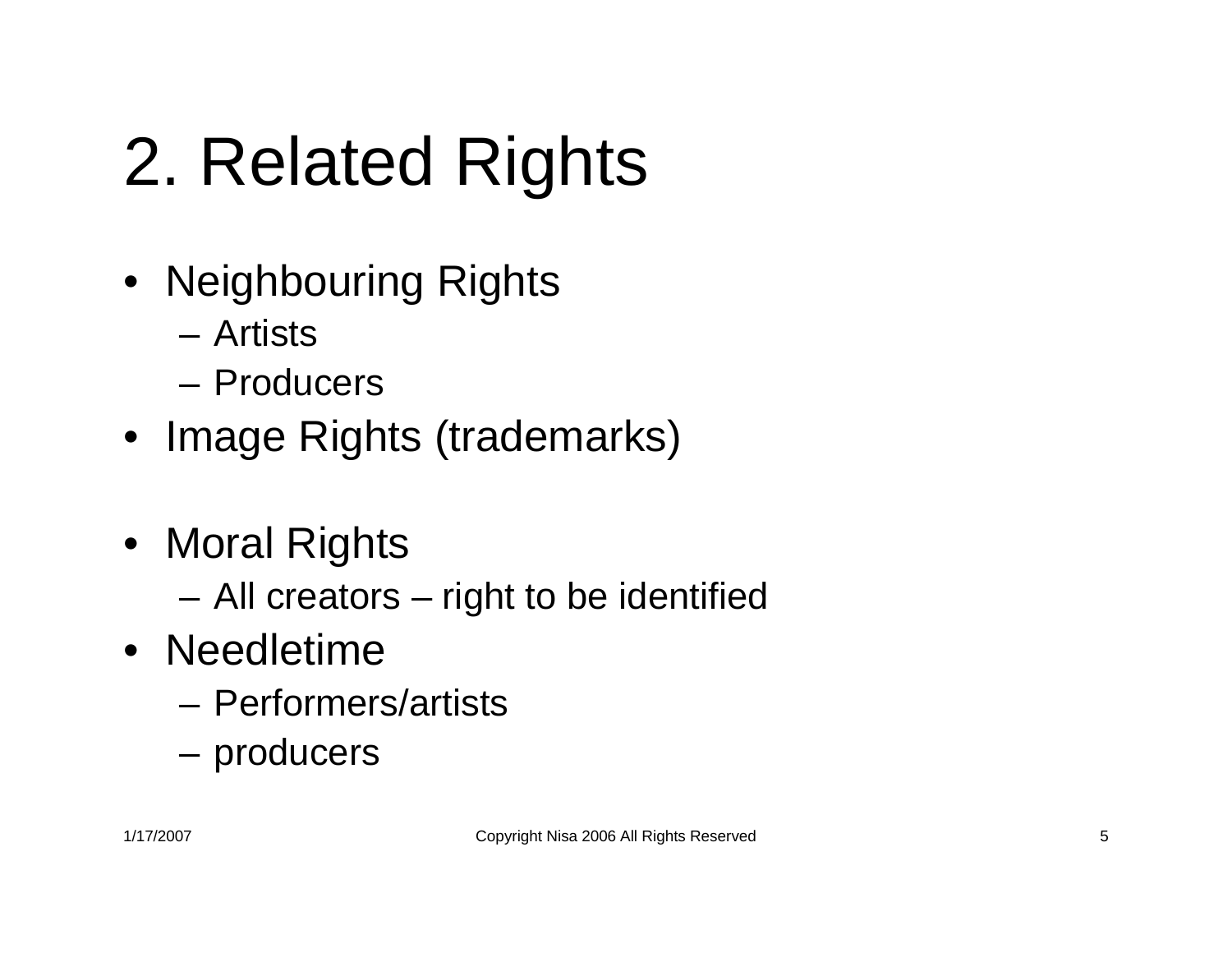#### 3. Collective Management

- Collection Societies
	- Performance Rights
	- Mechanical Rights
	- Needletime
- Principal Roles
	- Rights Interface between creators (supply) and users (demand)
	- Collect & Distribute monies
	- Issue licenses
	- Negotiate and Administer Blanket Licenses\
	- Manage Database
	- Membership driven
- Trade Associations
	- Publishers
	- Recording Industry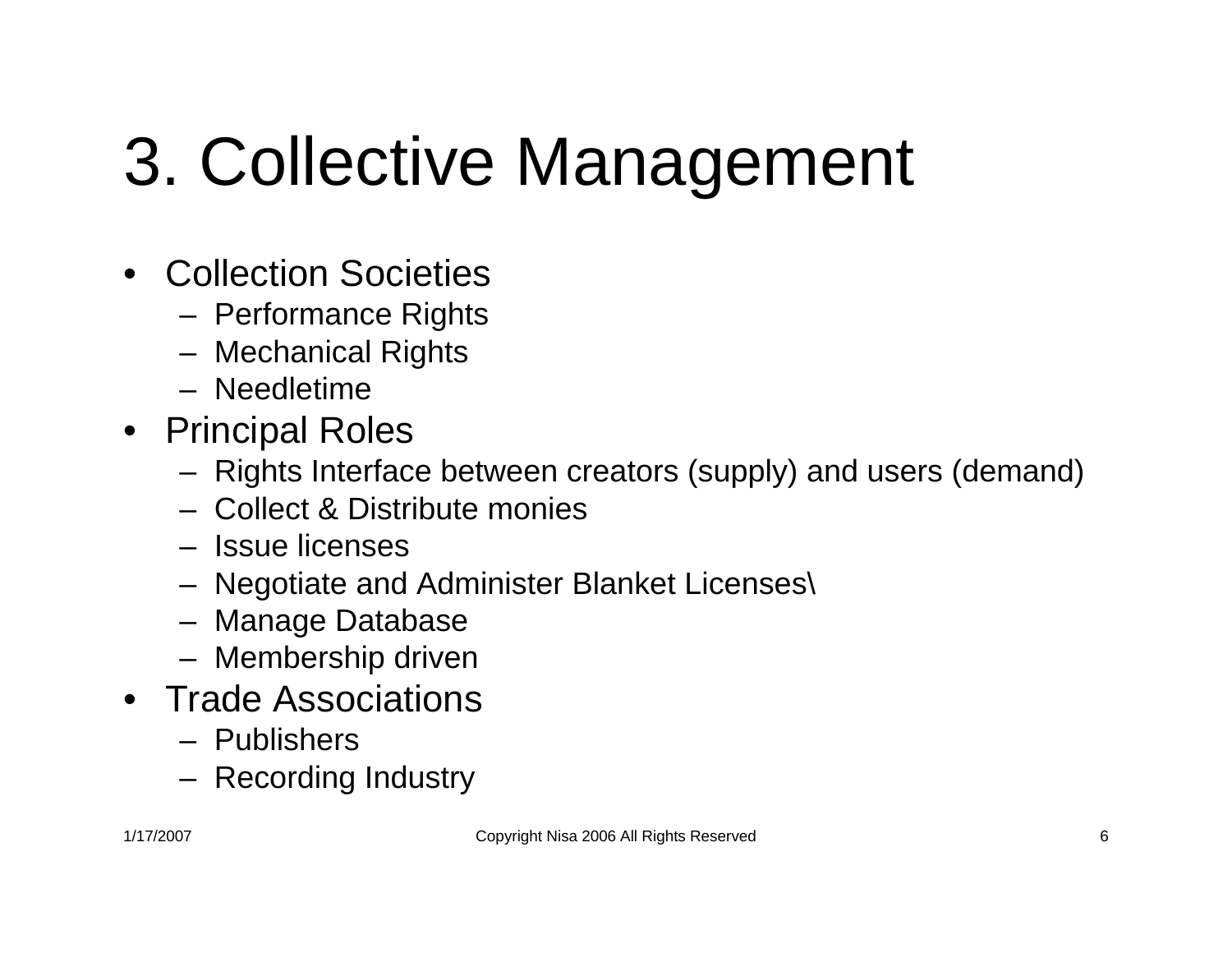#### 5. Principal Stakeholders

- Creators
	- Composers & Authors
	- Publishers owners
- Users
	- Recording Labels
	- Broadcasters
	- Internet/Mobile
- Government
	- Revenue Service
	- Heritage
- Customers
	- All who listen and buy music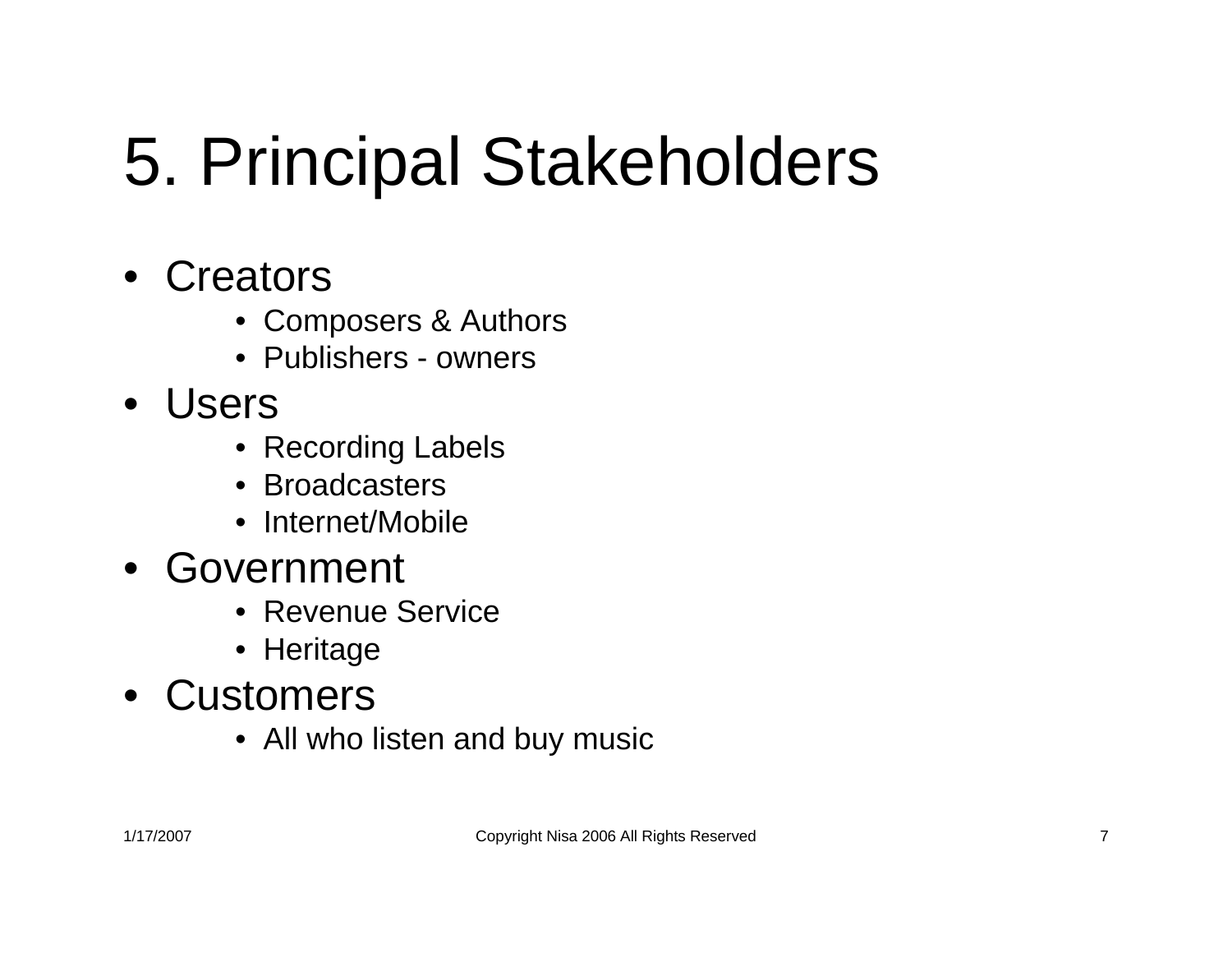# 6. Key Challenges

- Digitization
- Piracy
- Knowledge
- Administration
- IT
- Mobile & the Internet
- Stakeholders
- National Relevance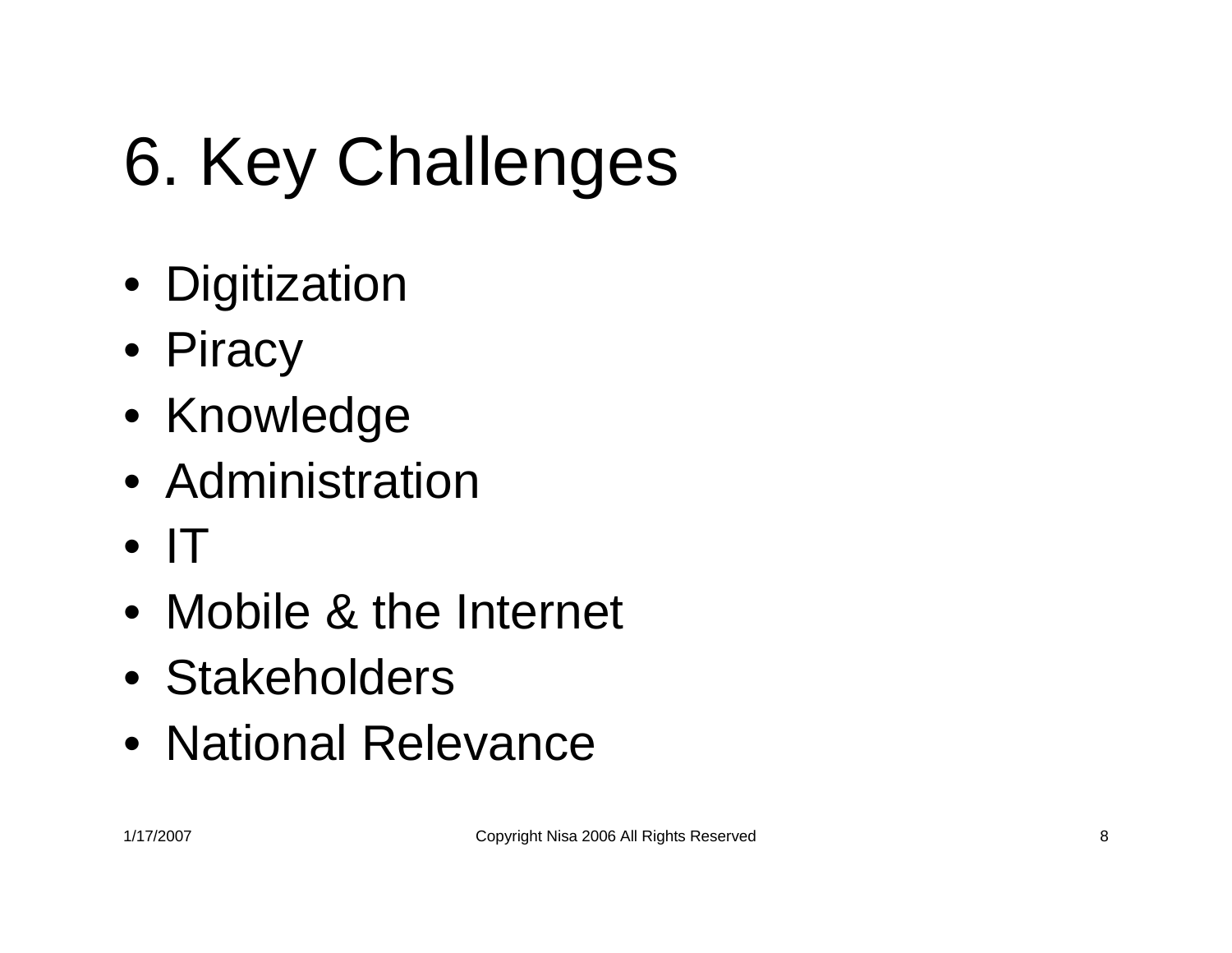### 7. Solutions

- Investigate Digital Warehousing
- Create Forums for Stakeholders
- Build up knowledge & systems best practice
- Key understanding of rights
- Knowledge of creators
- Technology
- Regional & global networking
- Internet